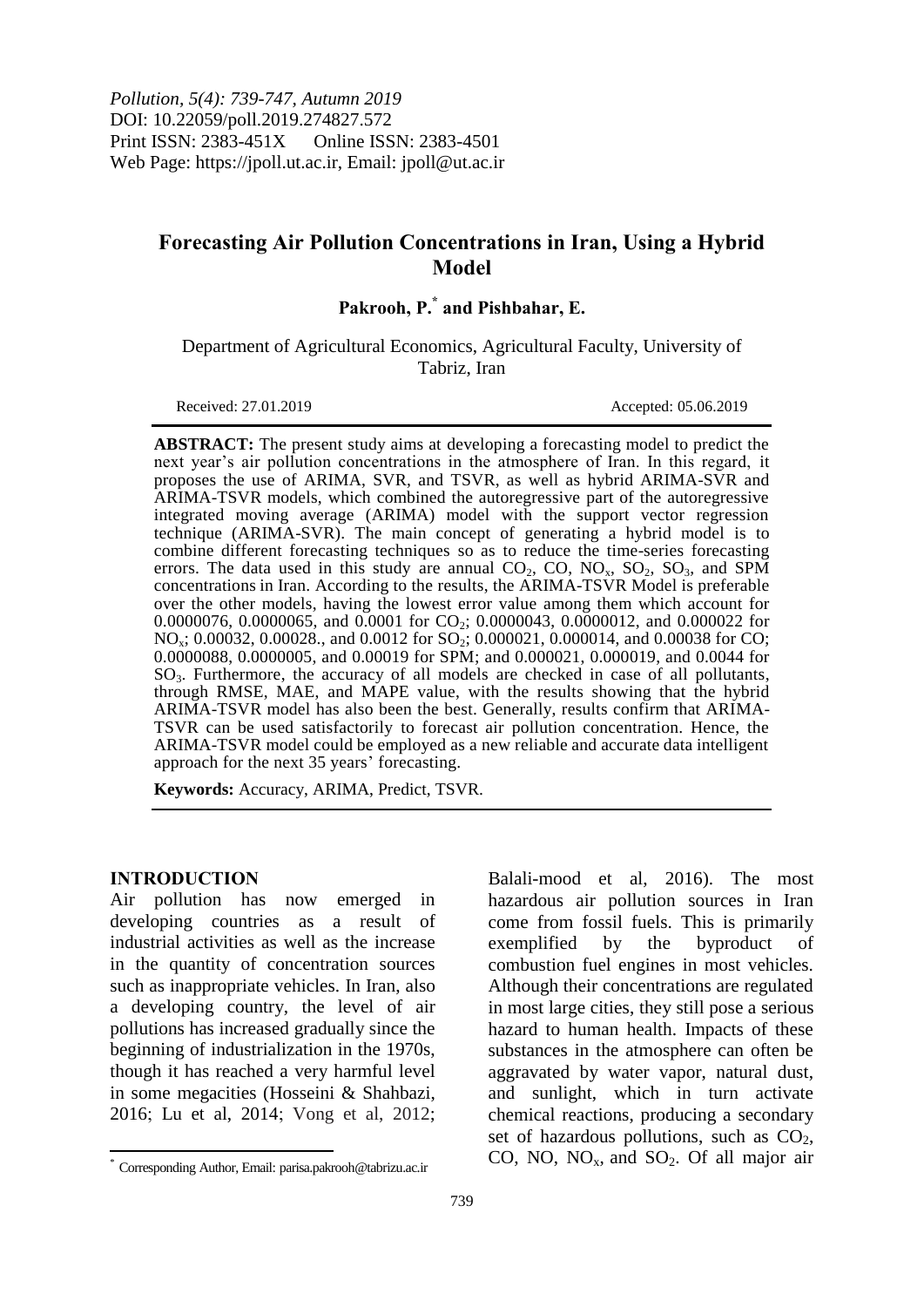pollutants, particulate matter or simply the particulates (PM) are the most complicated and by far the most hazardous (Hosseini & shahbazi, 2016; Mahabwi et al, 2014; Yang et al, 2003; Naddafi et al, 2012; Liu et al, 2015; Nieto etal, 2011). Fig. 1 illustrates the trend of pollution emissions in Iran between 1978 and 2016, showing that Iran's pollution emissions are on the rise rapidly, having approximately doubled since 1990, especially in the case of  $CO<sub>2</sub>$ and CO.

According to Zhang & Ding (2017), any system able to predict air pollutions with sufficient anticipation can provide public authorities with the time required to manage the emergency. Based on the work of Noori et al (2015), in the past decades statistical models were able to present accurate predictions, while they could not provide a detailed explanation of air pollution (Zhang & Ding, 2017). Based on Zhu & Wei (2013) and Hussain et al. (2016), pollution forecasting is a kind of time series forecasting. It entails the use of some models, among which ARIMA has been found to be one of the most popular, thanks to its statistical properties. At the same time, SVM formulates the training process through quadratic programming, which may take much more time (Haung, 2017; Zhu & Wei, 2013). Additionally, Noori et al.

(2015), Zhang et al. (2017), Sahoo et al. (2018), and Deo et al. (2018) proved that between AI and other forecasting models, SVR and related hybrid models were quite suitable for forecasting, being useful scientific tools for further exploration of time series trend such as pollutants concentrations in future. Therefore, similar to Pai & Lin (2005), He et al. (2006; Nie et al, 2012; Zhu and Wei, 2013; Abdullah et al, 2014; Chuentawat et al 2017; Haung, 2017; Pokora, 2017; Nieto et al, 2018) the present paper proposes to use the hybrid model that integrates the autoregressive of the ARIMA with the SVR which has been searched for its optimized parameters with the genetic algorithm. Table 1 summarizes the literature review on forecast, showing that several researchers highlighted the importance of hybrid models in time series forecast with many of them choosing SVR or Hybrid models.

In a nutshell, this research work aims at constructing a forecasting model for the averaged next year's pollution, applicable for the use of authorities who are responsible for regulation of air pollution in appropriate regions of the country. It collects annual data on  $CO<sub>2</sub>$ , CO, NO<sub>x</sub>,  $SO_2$ ,  $SO_3$ , and SPM for the time period between 1978 and 2016 from the Statistical Center of Iran.



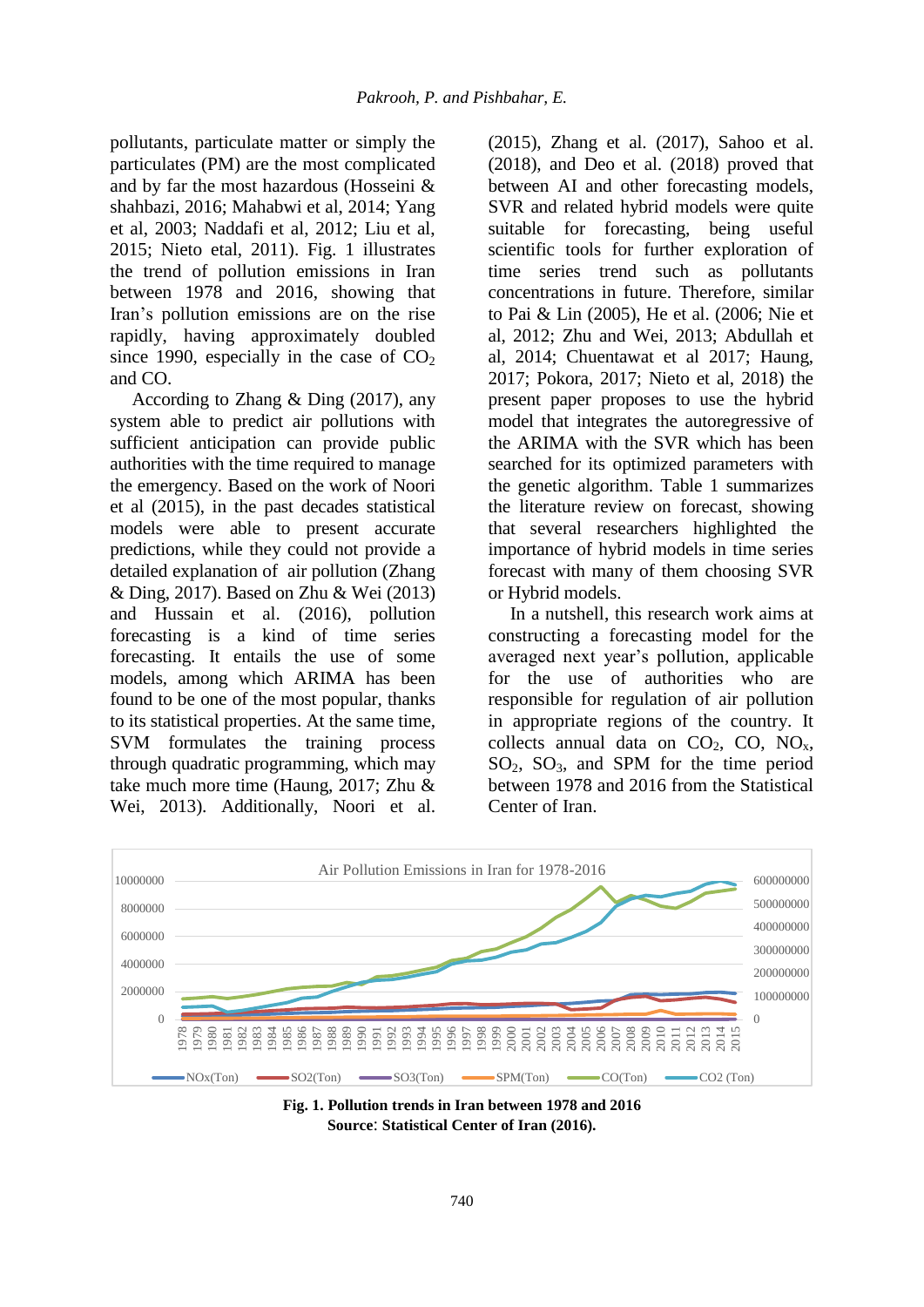### *Pollution, 5(4): 739-747, Autumn 2019*

| Author(s)                           | <b>Variables</b>                                   | <b>Methodology</b>                                           | <b>Model</b><br><b>Selection</b> | <b>Conclusion</b>                  |
|-------------------------------------|----------------------------------------------------|--------------------------------------------------------------|----------------------------------|------------------------------------|
|                                     |                                                    |                                                              | Criteria                         |                                    |
| Pai & Lin (2005)                    | <b>Stock Price</b>                                 | ARIMA, SVM, ANN                                              | RMSE-MAPE-<br>MSE-MAE            | <b>ARIMA</b>                       |
| He et al (2006)                     |                                                    | <b>ARIMA-SVM</b>                                             |                                  | <b>ARIMA-SVM</b>                   |
| Sanchez et al (2011)                | CO, NO, NO <sub>2</sub><br>$SO_2$ , $O_3$ and dust | <b>SVR</b>                                                   |                                  | <b>SVR</b>                         |
| Vong et al (2012)                   | $NO2, SO2, O3$ and<br>dust                         | SVM with different Kernels                                   | <b>MAE-RMSE</b>                  | Linear and RBF<br>kernels with SVM |
| Nie et al (2012)                    |                                                    | ARIMA, SVM and ARIMA-<br><b>SVM</b>                          | <b>MAPE-RMSE</b>                 | <b>ARIMA-SVM</b>                   |
| Zaim et al (2012)                   | Electricity<br>consumption                         | ANN and SVM                                                  | <b>MAPE</b>                      | <b>SVM</b>                         |
| Zhu & Wei (2013)                    | Carbon price                                       | ARIMA,LSSVM and<br>ARIMA-LSSVM                               | <b>RMSE</b>                      | <b>ARIMA-LSSVM</b>                 |
| Sujjaviriyasup &<br>Pitiruek (2013) | Agricultural<br>production                         | ARIMA, SVM and ARIMA-<br><b>SVM</b>                          | RMSE-MAPE-<br><b>MAE</b>         | <b>ARIMA-SVM</b>                   |
| Manish & Thenmozhi<br>(2014)        | Stock price                                        | ARIMA, SVM, ANN, RF,<br>ARIMA-ANN, ARIMA-RF<br>and ARIMA-SVM | <b>MAE-RMSE-</b><br><b>NMSE</b>  | <b>ARIMA-SVM</b>                   |
| Lu et al (2014)                     | Air pollution                                      | SVM and RBF                                                  | <b>MAE</b>                       | <b>SVM</b>                         |
| Abdullah Ahmed &<br>Shabri (2014)   | Crude oil price                                    | ARIMA, SVM and GARCH                                         | <b>RMSE-MAE</b>                  | <b>SVM</b>                         |
| Hu & Wang (2015)                    | Wind speed                                         | ARIMA, ELM, LSSVM, SVM<br>and GPR                            | RMSE-MAPE-<br><b>MAE</b>         | <b>GPR</b>                         |
| Noori et al (2015)                  | CO <sub>2</sub>                                    | ANFIS, ANN and SVR                                           | <b>MSE-MAE</b>                   | <b>SVR</b>                         |
| Saleh et al (2016)                  | CO <sub>2</sub>                                    | <b>SVM</b>                                                   | <b>RMSE</b>                      | <b>SVM</b>                         |
| Hussain et al (2016)                | Electricity<br>consumption                         | <b>ARIMA-Holt Winter</b>                                     | <b>RMSE-MAPE</b>                 | Holt-Winter                        |
| Haung (2017)                        | PM2.5                                              | ARIMA, SVM and ARIMA-<br><b>SVM</b>                          | <b>RMSE-MAE-</b><br><b>MAPE</b>  | <b>ARIMA-SVM</b>                   |
| Pokora (2017)                       | Electricity price                                  | ARIMA, SVM and ARIMA-<br><b>SVM</b>                          | RMSE-MAE                         | <b>ARIMA-SVM</b>                   |
| Chuentawat et al (2017)             | <b>PM10</b>                                        | ARIMA, SVM and ARIMA-<br><b>SVM</b>                          | RMSE-MAPE-<br><b>MSE</b>         | <b>ARIMA-SVM</b>                   |
| Zhang et al (2017)                  | All pollutants                                     | ARIMA, SVM, Hybrid<br><b>GARCH</b>                           | <b>RMSE-MAE</b>                  | <b>Hybrid GARCH</b>                |
| Nieto et al (2018)                  | <b>PM10</b>                                        | ARIMA, VARMA, MLP and<br><b>SVM</b>                          | <b>RMSE</b>                      | <b>SVM</b>                         |
| Deo et al $(2018)$                  | Electricity<br>demand                              | ARIMA, MARS, SVR                                             | <b>RMSE-MAE</b>                  | SVR, MARS                          |

#### **Table 1. Summary of literature review**

## **MATERIALS AND METHODS**

The ARIMA model can predict the future data from two sources of information: the first one is the autoregressive (AR), data prediction at any time depending on previous data, and the second one is the moving average (MA), data prediction that depends on previous errors (Chuentawat, 2017). In ARIMA models a non-stationary time series is made stationary by applying

finite differencing (d) of the data points. The mathematical formulation of the ARIMA (*p*,*d*,*q*) model, using lag

polynomials, is given below:  
\n
$$
\varphi(L)(1-L)^{d} y_{t} = \theta(L)\varepsilon_{t}
$$
\n
$$
(1 - \sum_{i=1}^{p} \varphi_{i} L^{i})(1-L)^{d} y_{t} = (1 + \sum_{j=1}^{q} \theta_{j} L^{j})\varepsilon_{t}
$$
\n(1)

Here, *p*, *d*, and *q* are integers greater than or equal to zero, which refer to the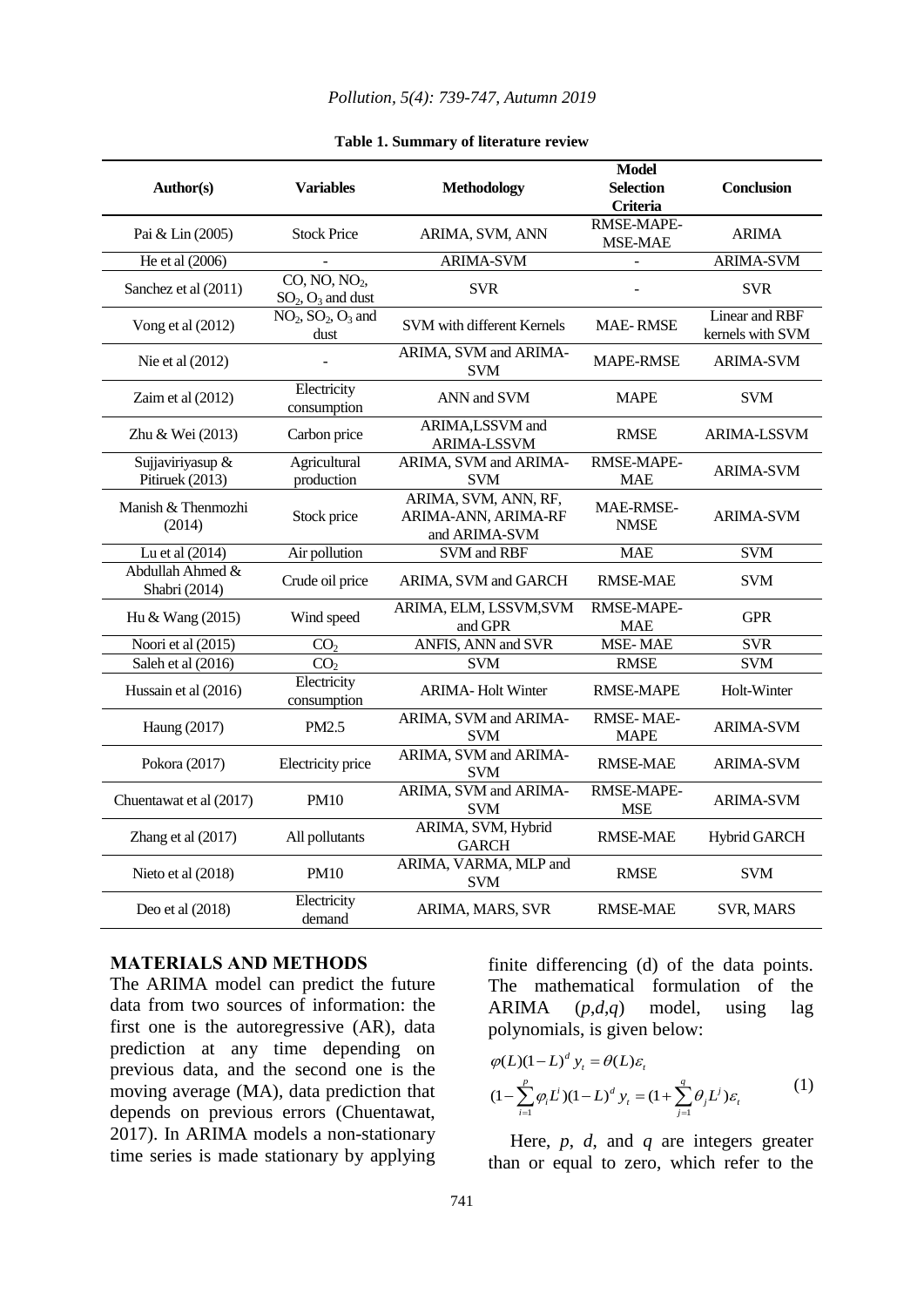order of the autoregressive, integrated, and moving average parts of the model, respectively. The integer *d* controls the level of differencing (Adhikari & Agrawal, 2013; Zhu & Wei, 2013).

Recently, a new statistical learning theory, the Support Vector Machine (SVM) has begun receiving increasing attention for classification and forecasting. SVM was first developed by Vapnik et al. at laboratories in 1995 (Adhikari & Agrawal, 2013). The SVR theory has been described in details in numerous works, e.g., Vapnik (1998), Abe (2005), and Lu & Wang (2005). Instead of categorical classification, traditionally done by SVM, the SVR is used to forecast numeric values; therefore, it focuses on finding a linear relation, mapping the input vector X in n-dimensions to the output y via linear regression (Zaim et al, 2012; Deo et al, 2018; Chuentawat et al, 2017). SVR is a supervised learning method, estimating the dependent variable y on a set of independent variables x, while applying deterministic function that can be shown as equation 2:

$$
f(x) = \left\{ w^T \phi(x) + b \right\} + noise \tag{2}
$$

where  $w$  and  $b$  are the slope and offset of the regression line, respectively, and the noise term is represented by error tolerance (Noori et al, 2015).

Manish & Thenmozhi (2014) and Sujjaviriyasup & Pitiruek (2013) considered a time series, composed of a linear autocorrelation structure along with a non-linear component. Here, a hybrid model, comprising a linear and a non-linear component as represented below, was employed in the experiments:

$$
Y_t = L_t + N_t \tag{3}
$$

where  $L_t$  denotes the linear component and  $N_t$ , the non-linear one, both of which should get estimated from the data. These data then enter the first stage of ARIMA to account for a linear component, which means that the residuals from the linear model will contain only the non-linear relation. If  $e_t$ denotes the residual components at time *t*  from the linear model, then:

$$
e_t = Y_t - \hat{L}_t \tag{4}
$$

In which  $\hat{L}t$  is the forecast value for time . Any significant non-linear pattern in the residuals will indicate the limitations of ARIMA. By modeling residuals, through the use of SVM, non-linear relations can be discovered. With n input nodes, the SVM model for the residuals will be:

$$
e_{tSWM} = f_{SWM}(e_{t-1}, e_{t-2}, \dots, e_{t-n}) + \mu_{tSWM}
$$
 (5)

where  $f_{sVM}$  is the non-linear function, determined by the SVM model, and  $\mu_{tSVM}$ , the random error term. If the forecast from SVM is represented as  $\hat{N}_{t}$ <sub>SVM</sub>, the combined forecast will be:

$$
\hat{F}_{tSWM} = \hat{L}_t + \hat{N}_{tSWM} \tag{6}
$$

Error criteria were adopted to establish the accuracy of the data-driven models. These include the Mean Absolute Error (MAE), MAPE and RMSE, relative error (%) based on MAE, and RMSE values, represented below (Deo et al, 2018):

$$
MAE = \frac{1}{n} \sum_{t=1}^{n} |e_t|
$$
 (7)

$$
MAPE = \frac{1}{n} \sum_{t=1}^{n} \left| \frac{e_t}{y_t} \right| \times 100
$$
 (8)

RMSE = 
$$
\sqrt{MSE} = \sqrt{\frac{1}{n} \sum_{t=1}^{n} e_t^2}
$$
 (9)

In each of the forthcoming definitions,  $y_t$  is the actual value;  $f_t$ , the forecasted value;  $e_t = y_t - f_t$ , the forecast error; and *n*, the size of the test set (Adhikari & Agrawal, 2013).

## **RESULTS AND DISCUSSION**

Table 2 presents the summary of the statistics of environmental pollutions data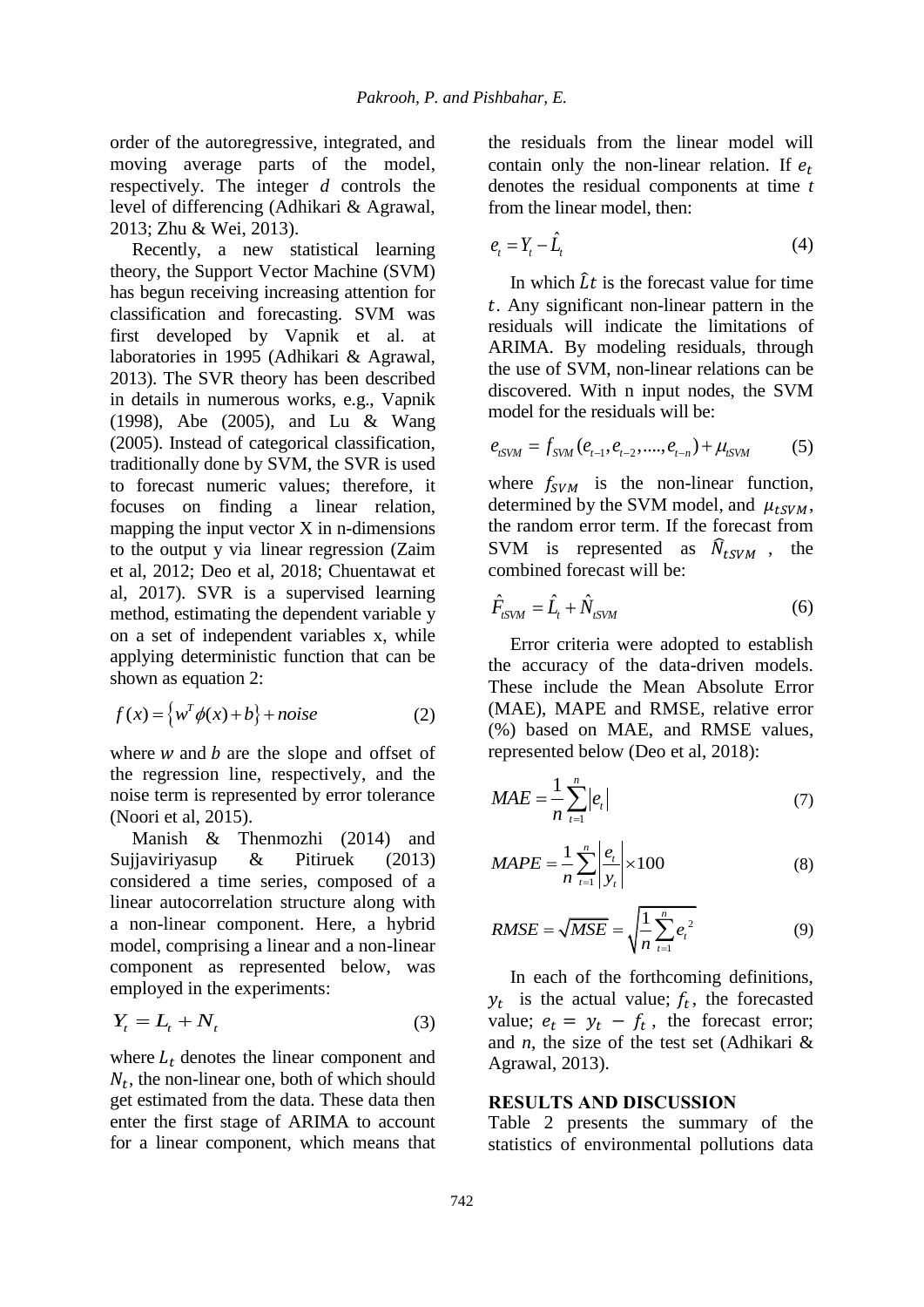in Iran, showing the  $CO<sub>2</sub>$  concentration more than other chemical compounds, followed by CO in the second place.

The unit root analysis is the first step in time series analysis as the results from regression analysis give misleading conclusions, if the selected variables have a stochastic trend and the regression result is spurious. Thus to avoid this, the Augmented Dickey-Fuller (ADF) and the Kwiat-kowskie-Phillipse-Schmidte-Shin (KPSS) unit root test were adopted here for selected variables. Tests, designed on the basis of the null hypothesis that a series is I(1), are quite impotent to reject the null. Hence, KPSS is sometimes used to complement the widelyused ADF and PP tests in order to obtain robust results. Our stationary results in Table 3 indicate that, based on ADF and KPSS tests, all variables were static in first level I(1).

ARIMA models intend to describe the current behavior of variables in terms of linear relations with their past values; these models are also called Box-Jenkins ones (Box-Jenkins, 1984). An ARIMA model can be decomposed to two parts. First, it has an Integrated (I) component (d), representing the differentiation amount to be performed on the series to make it

stationary that determined previous section. The second component of an ARIMA consists of an ARMA model for the series, rendered stationary through differentiation, which is further decomposed into AR and MA components. The autoregressive (AR) component captures the correlation between the current value of time series on one hand and some of its past values, on the other. For example,  $AR(1)$  in  $CO<sub>2</sub>$ equation means that the current observation correlates with its immediate past value at time t-1. The Moving Average (MA) component represents the duration of the influence of a random (unexplained) shock, e.g., MA(1) in SPM equation means that a shock on the value of the series at time t is correlated with the shock at t-1. Here, the study used both Autocorrelation Function (ACF) and Partial Autocorrelation Function (PCF) in order to estimate the values of p and q, via the rules reported in Table 4, with AIC and BIC criteria employed in cases where ACF and PACF diagrams failed to determine the degrees of p and q in the ARIMA model such as  $NO<sub>x</sub>$ and CO equations. Table 4 shows the results of the best-fitted ARIMA model for all pollutants.

| Variables (Logarithm) | <b>Mean (Thousand tons)</b> | S.D  | Min   | Max   |
|-----------------------|-----------------------------|------|-------|-------|
| CO <sub>2</sub>       | 19.14                       | 0.88 | 17.27 | 20.21 |
| NOx                   | 13.59                       | 0.62 | 12.45 | 14.49 |
| SO <sub>2</sub>       | 13.73                       | 0.39 | 12.86 | 14.33 |
| CO                    | 15.25                       | 0.64 | 14.21 | 16.07 |
| <b>SPM</b>            | 12.31                       | 0.52 | 11.27 | 13.39 |
| SO <sub>3</sub>       | 9.35                        | 0.34 | 8.53  | 9.93  |

**Table 2. Descriptive statistics of the variables (1978-2016)**

Source: Calculations made by the authors

|  |  | <b>Table 3. Stationary Results</b> |  |
|--|--|------------------------------------|--|
|--|--|------------------------------------|--|

| Variables       | ADF           |                | <b>KPSS</b>  |                |                    |
|-----------------|---------------|----------------|--------------|----------------|--------------------|
| (Logarithm)     | At level      | At first level | At level     | At first level | <b>Optimal Lag</b> |
| CO <sub>2</sub> | $\text{I}(0)$ |                | I(0)         |                |                    |
| NOx             | $\text{I}(0)$ |                | I(0)         |                |                    |
| SO <sub>2</sub> | $\text{I}(0)$ |                | I(0)         |                |                    |
| CO              | I(0)          |                | I(0)         |                |                    |
| <b>SPM</b>      | $\text{I}(0)$ |                | I(0)         | 1( 1 )         |                    |
| SO <sub>3</sub> | I(0)          |                | ${\rm I}(0)$ |                |                    |

*\* Optimal Lags are obtained from augmented Dicky* Fuller test.

Source: Calculations made by the authors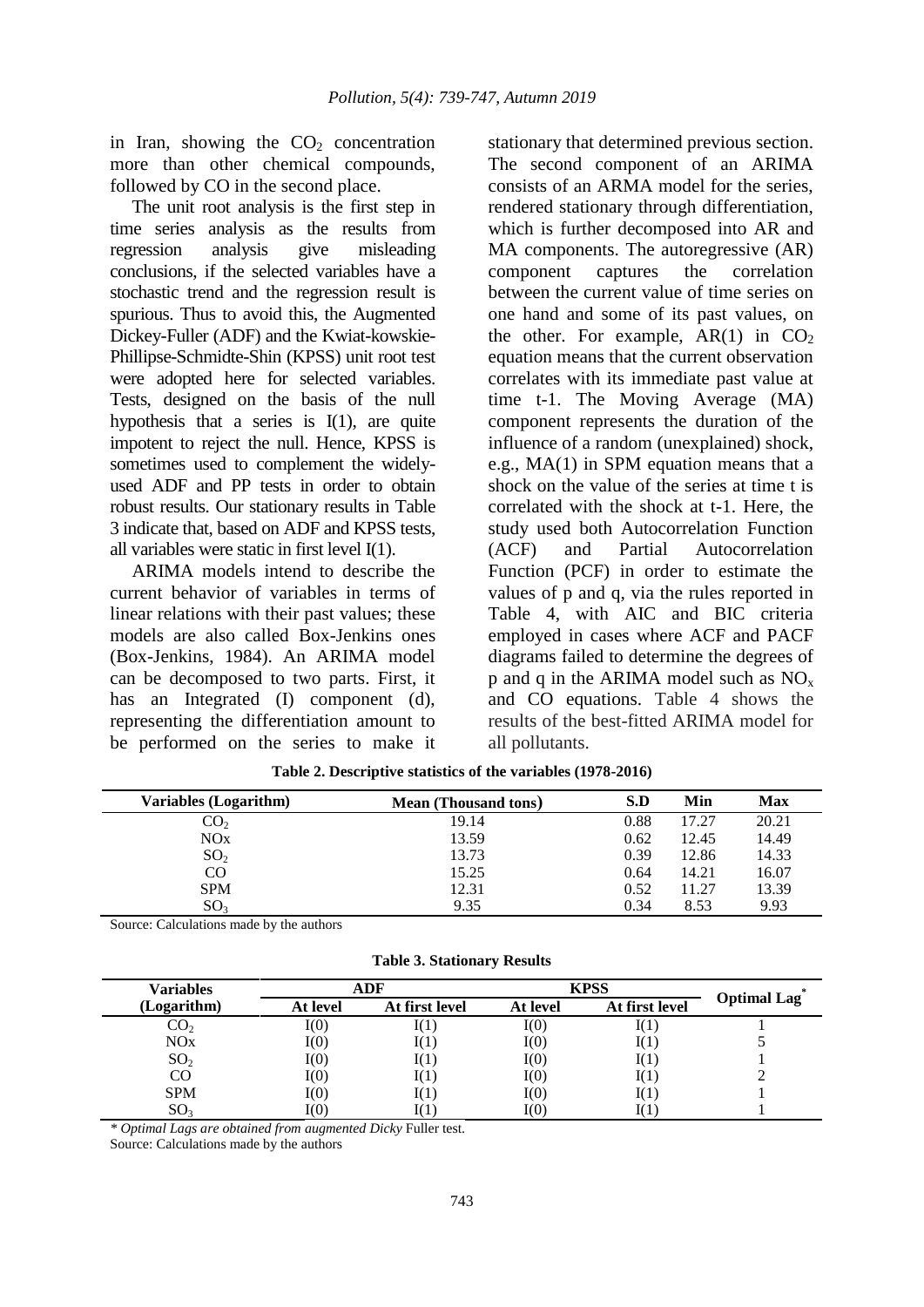| <b>Equations</b> | <b>ARIMA Model</b> | <b>Model selection criteria</b> |
|------------------|--------------------|---------------------------------|
| CO <sub>2</sub>  | ARIMA(1,1,1)       | PACF and ACF                    |
| NOx              | ARIMA(0,1,1)       | AIC and BIC                     |
| SO <sub>2</sub>  | ARIMA(3,1,3)       | PACF and ACF                    |
| CO               | ARIMA(2,1,3)       | $AIC$ and $BIC$                 |
| <b>SPM</b>       | ARIMA(1,1,1)       | PACF and ACF                    |
| SO <sub>3</sub>  | ARIMA(3,1,3)       | PACF and ACF                    |

**Table 4. Result of ARIMA Model selection**

Source: Authors calculation.

**Table 5. Comparison of the predictive performance of several prediction models**

| <b>Equations</b><br>(Logarithmic) | <b>Error</b><br>criteria | <b>ARIMA</b> | <b>SVR</b> | <b>TSVR</b> | <b>ARIMA-SVR</b> | <b>ARIMA-TSVR</b> |
|-----------------------------------|--------------------------|--------------|------------|-------------|------------------|-------------------|
| CO <sub>2</sub>                   | <b>RMSE</b>              | 0.13         | 0.085      | 0.00038     | 0.003            | 0.0000076         |
|                                   | <b>MAPE</b>              | 0.062        | 0.024      | 0.00015     | 0.0023           | 0.0000065         |
|                                   | <b>MAE</b>               | 0.65         | 0.245      | 0.0016      | 0.041            | 0.0001            |
|                                   | <b>RMSE</b>              | 0.048        | 0.007      | 0.000013    | 0.00087          | 0.0000043         |
| NO <sub>x</sub>                   | <b>MAPE</b>              | 0.028        | 0.0094     | 0.000012    | 0.00025          | 0.0000012         |
|                                   | <b>MAE</b>               | 0.65         | 0.16       | 0.000264    | 0.004            | 0.000022          |
|                                   | <b>RMSE</b>              | 0.17         | 0.1        | 0.00014     | 0.017            | 0.000032          |
| SO <sub>2</sub>                   | <b>MAPE</b>              | 0.11         | 0.017      | 0.000045    | 0.008            | 0.000028          |
|                                   | <b>MAE</b>               | 2.04         | 0.26       | 0.00065     | 0.13             | 0.0012            |
| CO                                | <b>RMSE</b>              | 0.02         | 0.019      | 0.00002     | 0.0028           | 0.000021          |
|                                   | <b>MAPE</b>              | 0.04         | 0.009      | 0.000018    | 0.0024           | 0.000014          |
|                                   | <b>MAE</b>               | 0.62         | 0.1        | 0.00033     | 0.053            | 0.00038           |
| <b>SPM</b>                        | <b>RMSE</b>              | 0.1          | 0.091      | 0.0000314   | 0.045            | 0.0000088         |
|                                   | <b>MAPE</b>              | 0.05         | 0.025      | 0.000025    | 0.013            | 0.0000005         |
|                                   | <b>MAE</b>               | 1.25         | 0.2        | 0.00062     | 0.13             | 0.00019           |
| SO <sub>3</sub>                   | <b>RMSE</b>              | 0.1          | 0.083      | 0.000042    | 0.048            | 0.000021          |
|                                   | <b>MAPE</b>              | 0.05         | 0.03       | 0.000037    | 0.015            | 0.000019          |
|                                   | <b>MAE</b>               | 0.87         | 0.31       | 0.00097     | 0.96             | 0.0044            |

Source: Authors calculation.

Finally, a set of SVM, ARIMA, and hybrid models were trained and validated, their evaluation results for individual forecasting and combination forecasting, presented in Table 5. Based on the results of individual models such as ARIMA, SVR, and TSVR, ARIMA and SVR were similar, though TSVR proved to be more accurate. Besides, hybrid ARIMA-SVR and ARIMA-TSVR turned out to outperform ARIMA and SVR. Based on RMSE, MAE, and MAPE error criteria, individual TSVR model was more accurate than hybrid ARIMA-SVR. However, at least between individual and hybrid models, ARIMA-TSVR was the best, which means hybrid TSVR models, even individually, could be a more appropriate and accurate candidate for forecasting. Therefore, the proposed forecasting model

0.0001 for CO<sub>2</sub>, 0.0000043, 0.0000012, and 0.000022 for NOx, 0.00032, 0.00028, and 0.0012 for SO<sub>2</sub>, 0.000021, 0.000014, and 0.00038 for CO, 0.0000088, 0.0000005, and 0.00019 for SPM, and 0.000021, 0.000019, and  $0.0044$  for  $SO<sub>3</sub>$ . Once the 35 predictive values of ARIMA and hybrid TSVR were plotted

was generated by integrating the autoregressive of ARIMA and SVR, whose parameters got optimized as aforementioned (to result in what is called TSVR), hence getting the model named hybrid ARIMA-TSVR. From all six data sets in Iran, the accuracy performance of hybrid ARIMA-TSVR was better that the rest. According to the results, among all the models, the ARIMA-TSVR had the lowest error value, which was 0.0000076, 0.0000065, and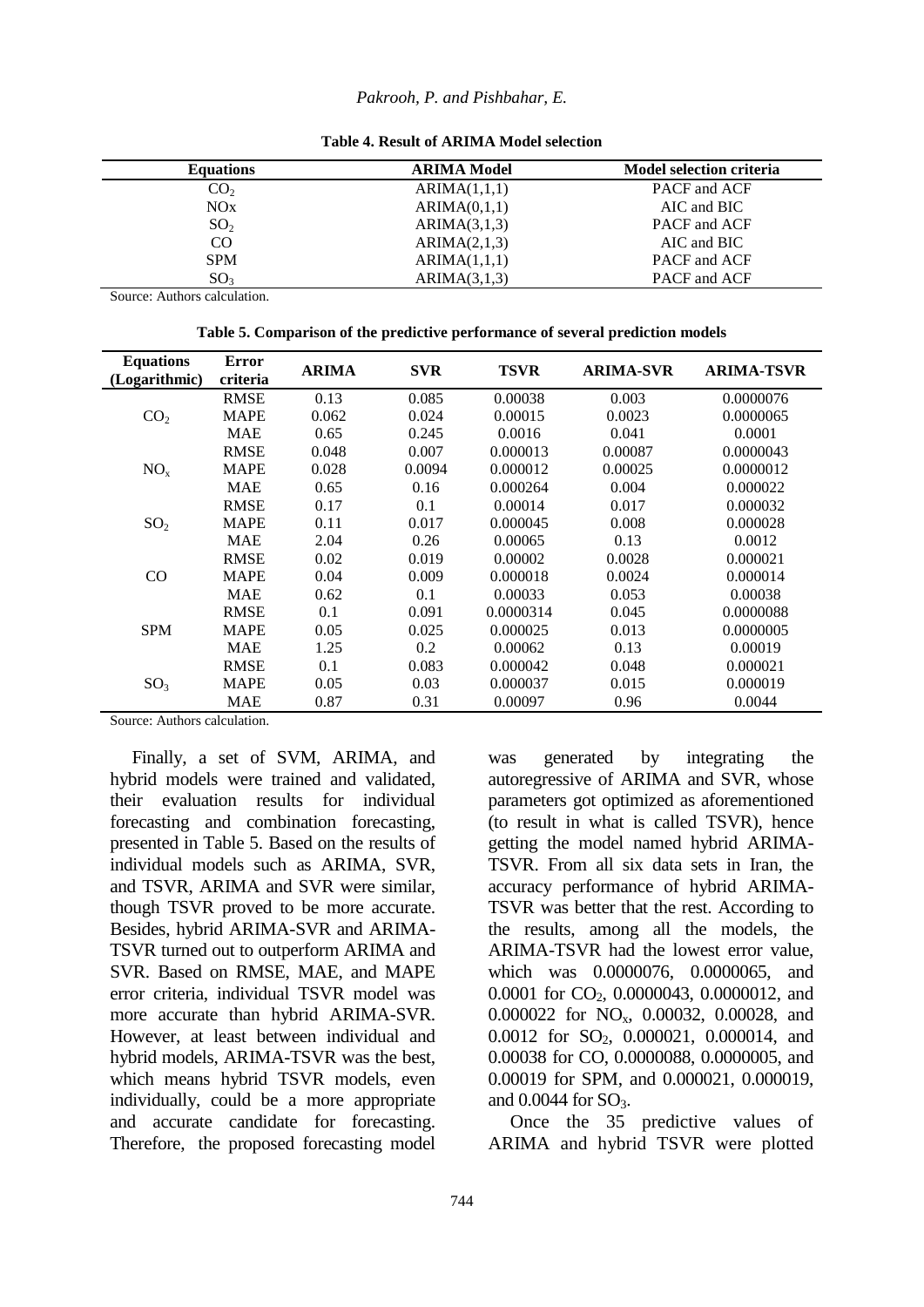against the actual values for visual comparison, the graphs for say  $CO<sub>2</sub>$  could be illustrated as Fig. 2. It can be seen in the graphs that the forecasting trends of hybrid ARIMA-TSVR was more similar and align to actual values, compared to the others for all data sets. Therefore, one can conclude that the hybrid ARIMA-TSVR model was more accurate than ARIMA and even ARIMA-SVR model for forecasting pollution in Iran. Generally, and based on

the results obtained, it would be possible to construct a reliable pollutant forecasting model for Iran, which could be an important source of information for the authorities. Also, this kind of model is useful either in order to warn the population about adverse conditions in advance or even to implement palliative actions that could reduce the number of incidents with concentrations of pollutants particles over maximum permitted levels.



**Fig.2. Comparison of Prediction Models for Logharithmic CO2. Source: Authors calculation.**

## **CONCLUSIONS**

The present research dealt with the development of both single and hybrid forecasting models, called the ARIMA, SVR, hybrid ARIMA-SVR, and ARIMA-TSVR. These individual and hybrid models were applied to forecast the next 35 years' pollutant concentration in Iran, and their performance was tested with three RMSE, MAPE, and MAE error criteria. From the experimental results, hybrid ARIMA-TSVR model turned out to be more accurate than ARIMA, SVR, and ARIMA-SVR models for predicting yearly pollution values in Iran. The high performance of a hybrid method was consistent with the findings of other researchers (He et al, 2006; Nie et al, 2012; Sujiaviriyasup & Pitiruek, 2013; Manish &

Thenmozhi, 2014; Haung, 2017; Pokora, 2017; Noori et al, 2015; Deo et al, 2018; Saho et al, 2018; and Chuentwat et al, 2017), who tried a different combination of hybrid scheme. Generally, the results of this paper as well as the mentioned researches prove that combining several models or using hybrid models can be an effective way to not only overcome the limitations of each component model but improve their forecasting performance in terms of efficiency and stability.

#### **REFERENCE**

Abdullah Ahmed, R. and Bin Shabri, A. (2014). Daily crude oil price forecasting model using ARIMA, generalized autoregressive conditional heteroscedastic and support vector machines. American Journal of Applied Science., 11(3); 425-432.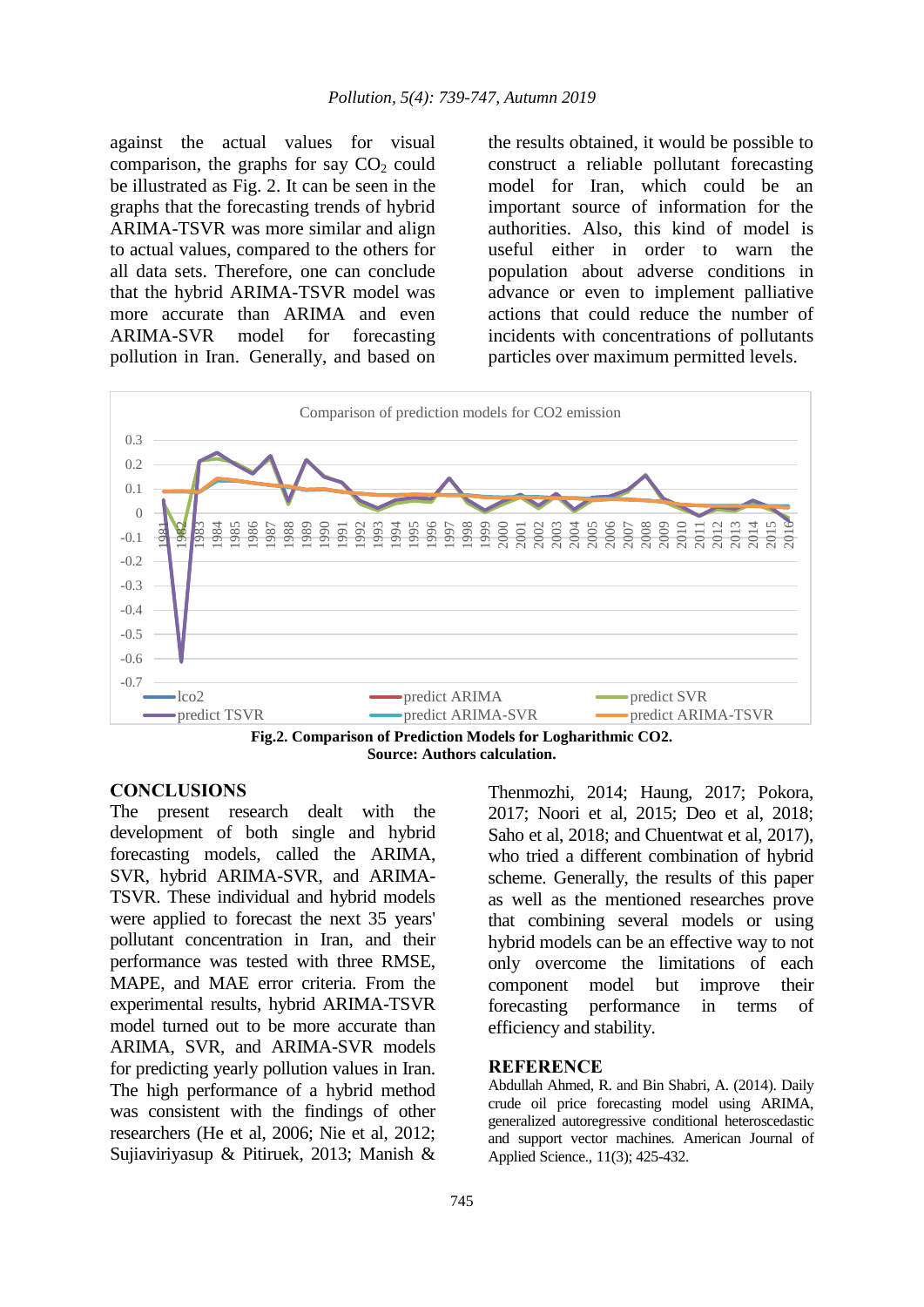Adhikari, R. and Argawal, R.k. (2013). An introductory study on time series modelling and forecasting. Cornell University.

Balali Mood, M., Riahi Zanjani, B. and Ghorani Azam, Adel. (2016). Effect of air pollution on human health and practical measures for prevention in Iran. Journal of Research in Medical Sciences., Not mentioned.

Chuentawat, R., Kerdprasop, N. and Kerdprasop, K. (2017). The forecast of PM10 pollution by using a hybrid model. International Journal of Computer and Communication., 6(3); 128-132.

Deo,R. C., AlMusaylh, M.S., Adamowski, J.f. and Yan, L. (2018). Short term electricity demand forecasting with MARS, SVR and ARIMA models using aggregated demand data in Queensland, Australia, Advanced Engineering Informatics., (35); 1-16.

Hassanvand, M.S., Naddafi, K., Yunesian, M. and Momeniha, F. (2012). Health impact assessment of air pollution in megacity of Tehran, Iran. Iranian Journal of Environmental Health Science and Engineering., 9(28);1-7.

Haung, W. (2017). A hybrid ARIMA-SVM algorithm for PM2.5 concentration prediction using binary orthogonal wavelet transformation. Allen Institute for Artificial Intelligence.

He, Y., Zhu, Y. and Duan, D. (2006). Research on hybrid ARIMA and support vector machine model in short term load forecasting. Sixth International Conference on Intelligent Systems Design and Applications.

Hosseini, V. and Shahbazi, H. (2016). Urban air pollution in Iran. Journal of Iranian Study., 49(6); 1029-1046. Hussain, A., Rahman, M. and Alam Memon, J. (2016). Forecasting electricity consumption in Pakistan: the way forward. Energy Policy., (90); 73-80.

Hu, J. and Wang, J. (2015). A robust combination approach for short term wind speed forecasting and analysis: combination of the ARIMA, ELM, SVM and LSSVM forecasts using a GPR model. Energy., (93); 41-56.

Inglesi-Lotz, R., Cowan, Wendy N., Chang, T. and Gupta, R. (2014). The nexus of electricity consumption, economic growth and CO2 emission in the BRICS countries. Energy Policy., (66); 359-368.

Kumar, M. and Thenmozhi, M. (2014). Forecasting stock index returns using ARIMA-SVM, ARIMA-ANN, and ARIMA-random forest hybrid models. International Journal of Banking, Accounting and Finance., 5(3); 284-308.

Liu, Y., Wang, P., Qin, Z. and Zhang, G. (2015). A

novel hybrid forecasting model for PM10 and SO2 daily concentration. Science of the Total Environment., (505); 1202-1212.

Lu, W., Wang, W., Leung, A. Y.T., Lo. Y., Richard K.K., Xu, Z. and Fan, H. (2014). Air pollution parameter forecasting using support vector machines. Conference Paper 2002.

Mabahwi, N.A.B., Leh, O.L.H. and Omar, D. (2014). Human health and wellbeing: Human health effect of air pollution. AMER International Conference on Quality of Life The Pacific Sutera Hotel, Malaysia 4-5 January 2014.

Nie, H., Liu, G., Liu, X. and Wang, Y. (2012). Hybrid of ARIMA and SVMs for short term load forecasting, Energy Procedia.. (16); 1455-1460.

Nieto, P.J.G., Sanchez, A.S., Fernandez, P.R., Diaz, J.J.D. and Rodriguez, F.J.I. (2011). Application of an SVM-based regression model to the air quality study at local scale in the Aviles urban area (Spain). Mathematical and Computer Modelling., (54);1453- 1466.

Nieto, P.J.G., Lasheras, F.S., Gracia-Gonzalo, E. and Juez, F.J.D. (2011). PM10 concentration forecasting in the metropolitan area of Ovideo using models based on SVM, MLP, VARMA, ARIMA: A case study. Science of the Total Environment., (621); 753-761.

Noori, R., Moazami, S., Jabbarian Amiri, B., Yeganeh, B., Partani, S. and Safavi, S. 2015. Reliable prediction of carbon monoxide using developed support vector machine, Atmospheric Pollution Research., 1-7.

Pai, P.F. and Lin, Ch.Sh. (2005). A hybrid ARIMA and support vector machines model in stock price forecasting. Omega., (33); 497-505.

Pao, H.T. and Tsai, Ch.M. (2011). Modelling and forecasting the CO2 emissions, energy consumption and economic growth in Brazil. Energy., (36); 2450-2458.

Pokora, J. (2017). Hybrid ARIMA and support vector regression in short term electricity price forecasting. Acta Universitatis Agriculturate et Silviculturae Mendelianae Brunenis., 65(2); 699-708.

Sahoo, B., Bhusan. Jha, R., Singh, A., and Kumar, D. 2018. Application of support vector regression for modeling low flow Time series, Water Resources and Hydrologic Engineering., 1-12.

Statistical Center of Iran, (2016).

Saleh, Ch., Dzakiyullah, N.R. and Nugroho, Jonathan Bayu. (2015). Carbon dioxid emission prediction using support vector machine, Materials Science and Engineering Conferences.